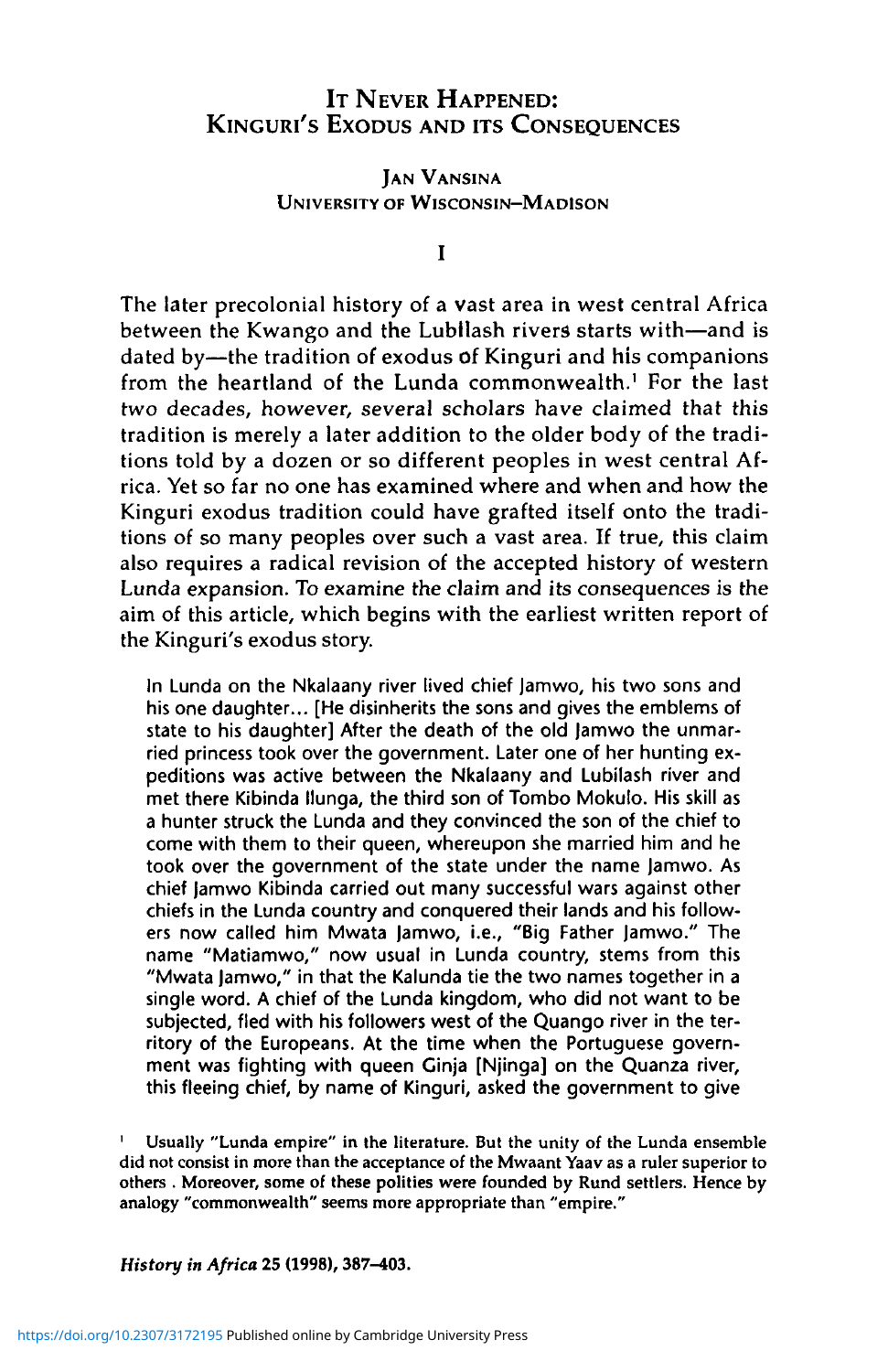him land to settle and the government attributed the present-day country of Kassange as the place where he and his followers could settle.<sup>2</sup>

This is the earliest known written version of the famous tradition relating the founding of the Lunda commonwealth: namely, the seduction of Rweej, the Lunda queen who married Kibinda Ilunga, and the flight of Kinguri to Angola. A few years later Henrique de Carvalho told the same tale in circumstantial and florid detail and also told how other chiefs also fled with Kinguri or left later as pursuers of Kinguri to become the founders of the other main kingdoms of the later Lunda commonwealth. Such was the appeal and the detail of this version that it became the standard account of the tradition concerning the origins of the Lunda empire.3

As this tradition linked the origins of the Lunda commonwealth to datable Portuguese activities in Angola, as well as to the creation of the kingdom of Cassange in Angola, it became the historiographical anchor for the chronology of a huge area in west central Africa, including the first emergence of the core polity of the commonwealth, the Rund kingdom, as well as the date for the beginnings of Lunda expansion, because the Kinguri tradition conflates both processes. After much debate and as the early history of Portuguese Angola and of the Imbangala, inhabitants of Cassange, became better known, Joseph Miller concluded that a titleholder named Kinguri probably arrived in Angola *ca.* 1550, so that one can estimate the departure of this group from the Rund heartland at the latest to  $ca.1490.4$ 

But this dating was soon disputed. Basing himself entirely on the chronology implicit in the kinglists, Jean-Luc Vellut concluded in 1972 that the kingdom began "maybe as far back as the late 17th century." He convinced Miller, who squared this conclusion with his earlier views by distinguishing between an incipient and a "mature" state of the Mwaant Yaav, and dated only the latter to the late

 H.A. Dias de Carvalho, *Ethnographia e Historia traditional dos povos da Lunda* (Lisbon, 1890), 53-112, esp. 58-82. <sup>4</sup>

 J.C. Miller "The Imbangala and the Chronology of Early Central African History," *JAH,* 13 (1972), 570-74. His *Kings and Kinsmen* (Oxford 1976), 114-223, does not date this. Hence my own dating in P.D. Curtin et al, *African History from Earliest Times to Independence* (2d. ed.: London 1995), 226.

<sup>2</sup> P. Pogge *Im Reiche des Muata famwo* (Berlin, 1880) 224-26; O. Schiitt, *Reisen im siidiuestliclten Beckcn des Congo* (Berlin, 1881) 79 (data from 1878/79), briefly mentions "Bangala Quinguri" as a kinsman of "Matiamvo" who helped the Portuguese against the queen of "Ginga oder N'Gola" and ousted the king of the Pende." The rest of his account makes evident that he derived it from a Portuguese source, probably Neves, discussed below. <sup>3</sup>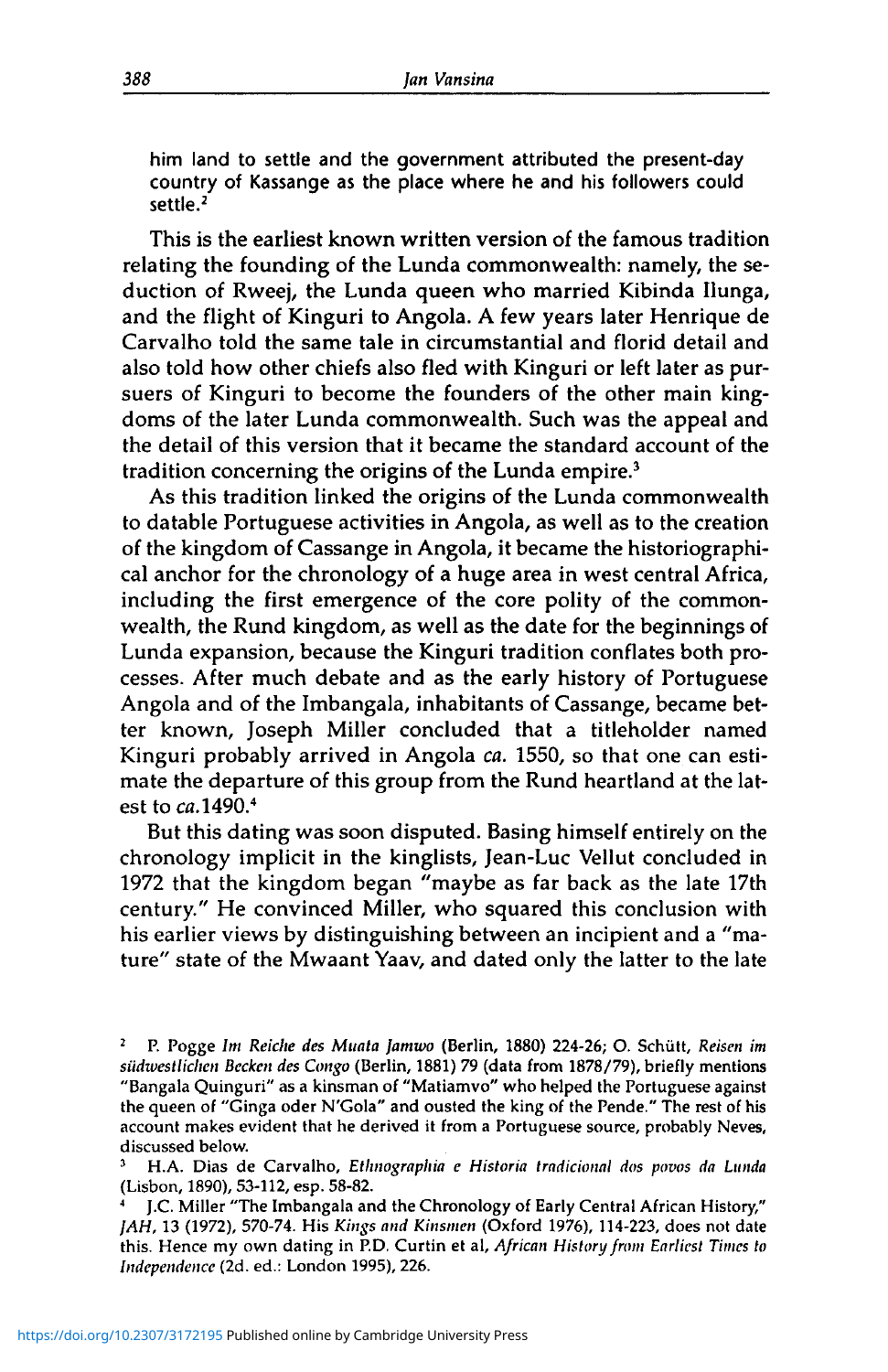seventeenth century.<sup>5</sup> But he still accepted the Kinguri tradition as a genuine record of ancient times .

In 1972, however, the structuralist anthropologist Luc de Heusch radically rejected the historicity of the whole early Rund tradition, including Kinguri.<sup>6</sup> A few years later Jeffrey Hoover, who had carried out intensive historical research in the Rund heartland and utilized linguistic analysis, dismissed the story of the exodus of Kinguri and his companions, but not the whole Rweej tradition.7 Without the Kinguri link, the chronology of Lunda history now rested on the well-documented eastern expansion into Katanga and Zambia which began *ca.* 1700, a date all historians accept.8 Hoover also drew attention to the important distinction between an earlier core Rund kingdom and the later Lunda commonwealth. Working from kinglists as did Vellut, he now dated the onset of the Rund kingdom to the early seventeenth century.9 A few years later John Thornton also rejected the Kinguri exodus as a genuine tradition and dated the onset of Lunda expansion to 1700, while leaving the date for the founding of the Rund kingdom open: "This homeland was for years, perhaps for centuries, the location of a fairly modest state."  $10$ 

## II

Given the considerable consequences inherent in a denial of the historicity of a Kinguri exodus from Lunda, it is well worth reviewing the evidence in more detail. At the outset one must remark that, despite a careful study of all the known seventeenthcentury records relevant to Jaga, Imbangala, and Ambundu, not a single African term has been found that can be shown to be of Rund or Cokwe origin. Hence the Kinguri exodus story does not receive any support from the only other possible source besides recorded oral traditions.

The earliest mention of Kinguri occurs in the record of Jaga traditions "according to their chants and tales" that Cavazzi or

<sup>5</sup> J-L.Vellut, "Notes sur le Lunda et la frontiere luso-africaine (1700-1900)," *Etudes d'histoire africaine,* 3 (1972), 65-69; Miller, *Kings,* 112nl.

<sup>\*</sup> Luc de Heusch, *Le mi ivre ou I'origine de Vitat* (Paris 1972). *<sup>7</sup>*

Jeffrey Hoover, "The Seduction of Rweej" (PhD, Yale University, 1978), 157-175 for the historiography of the tradition; 211-43 for the rejection of the Kinguri exodus.

<sup>\*</sup> Ibid., 244-87. The dating proposed for the earliest colony at Mukulweji is *ca.* 1670- 1700.

<sup>&</sup>lt;sup>9</sup> Ibid., 238, and  $ca.1600$  for the rule of Rweej.<br><sup>10</sup> Iohn K. Thornton."The Chronology and Ca

<sup>&#</sup>x27;" John K. Thornton,"The Chronology and Causes of Lunda Expansion to the West, c.1700-1852,"Zambia Journal of History 1 (1981), 7. Thornton knew about, but did not have access to, Hoover's work.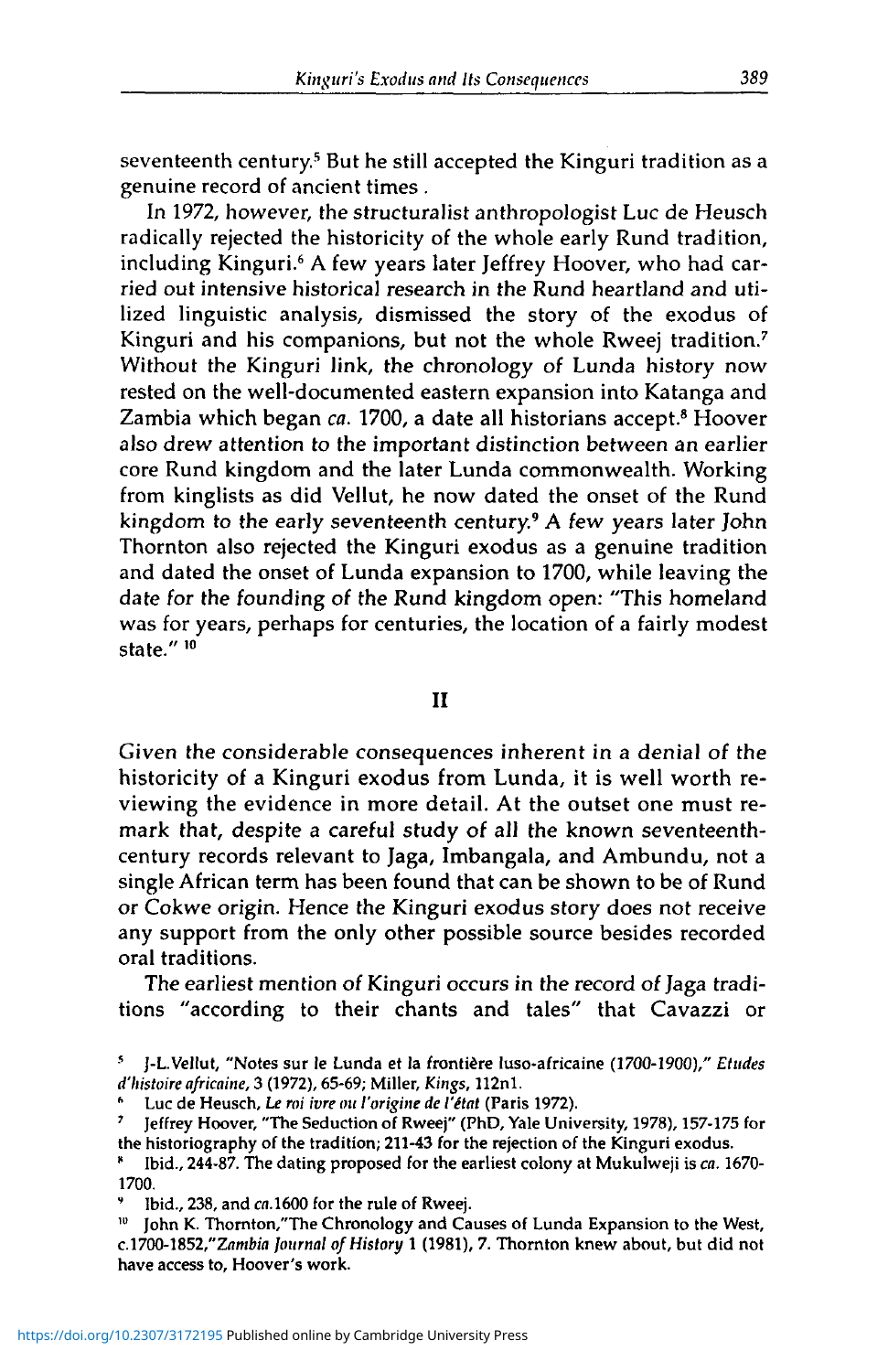Serravezza noted down at the court of Kasanje before 1663." Cavazzi tells us this:

A certain Quinguri succeeded Culembe. He was a man worthy of his name, not because of his magnanimity but because of his ferocity: in fact nguri means lion.<sup>12</sup> In reality he was a ruthless highwayman, ferocious wherever he managed to go, avid of massacres, victims and blood. He entered into the kingdom of Dongo, which is called Angola today, and died there in combat.<sup>13</sup>

There is no mention at all of any migration from the far east. At most, one can note that his predecessor Culembe had conquered most of Matamba and that he may have entered Ndongo from the east. As the Jaga seem to have first invaded Ndongo-but from the southwestl-ca. 1612-18, this record would date only to forty years or so after these events.<sup>14</sup> One may also keep in mind that Kinguri might have been a title, perhaps awarded posthumously.

The next mention of Kinguri occurs in an aside by Gra^a in 1843.

Kinguri was a child of the son of the queen Njinga on the father's side and of [lacuna] on his mother's side. Even today this title is claimed [reconhecido] by all the kings which I have mentioned<sup>15</sup> and they derive their laws from him.<sup>16</sup>

He goes on to stress that the Jaga of Cassange stem from Kinguri and like the other potentates observe his cruel laws by ordering frequent human sacrifices.

Then comes a fuller version recorded by Neves at Cassange in 1850. Cassange tradition then started with "Quingure-quiabanguella" ("Kinguri of the Imbangala"?).

<sup>11</sup> Ibid., llnlO. Cavazzi visited Cassange from 1660 and may also have received further information from Antonio da Serravezza, who lived at Cassange's court from 1655 to 1659. Cf. G. Saccardo, *Congo e Angola* (3 vols.: Lisbon, 1982), 1: 504-05, 523, 524. Hence the record of the traditions dates most likely from 1655-60.

<sup>&</sup>lt;sup>12</sup> This meaning occurs in the Wambo variant of Ovimbundu. Cf. Miller, "Imbangala," 565 n63, and other dictionaries. In modern Kimbundu dictionaries Kinguri means "forefather," "begetter," "procreator," "root," etc., and *nguri* or *nguri ana,* "trunk of descent," i.e., the person from whom a family descends. The earliest reference I could find, however, occurs in J.D. Cordeiro da Matta, *Ensaio de Dicciomrio Kimbundu-Portuguez* (Lisbon 1893), 125: *nguriana:* "m3e de filhos." In Kongo (1650) *ngudi/nguri* meant "mother (in general)" and with *-ankama,* "master, lord." In modern Kongo the term means "mother, age, authority" and "clan or family."

<sup>&</sup>lt;sup>13</sup> J.A.Cavazzi de Montecúccolo, Descrição histórica dos três reinos: Congo, Matamba e *Angola* trans. G.M. de Legguzano (2 vols.: Lisbon 1965), 1:190 (Book II, #31).

<sup>&</sup>lt;sup>14</sup> Miller, "Imbangala," 568.

 $15$  In essence all the chiefs of Songo, including apparently the king of Bihe himself.

*<sup>&</sup>quot;•* J. Graca, "Expedicao ao Muatayanvua," *Boletim da Socicdadc de Geographia de* Lisbon, 9 (1890), 391.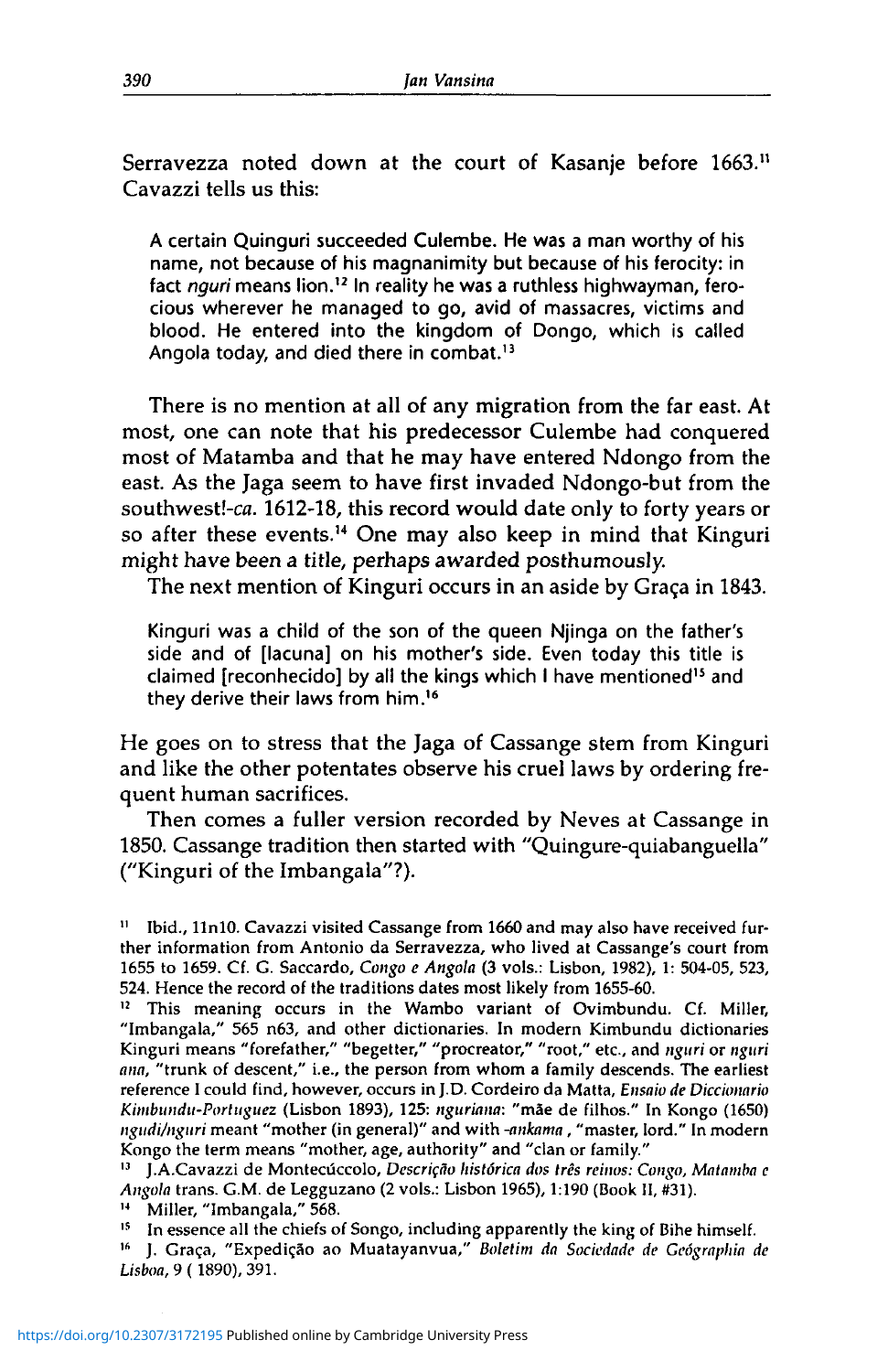This man lived in Nhama, not far from Mathyanvo, when on the death of his father, who was chief of these lands, and as heir, he wanted to take possession of the polity; but his sister Manhungo as the older sibling opposed this and managed it so that her lover Mathyanvo adopted her opinion. Quingure could not resist him because Mathyanvo was powerful enough to frustrate all his enterprises. Whereupon he [Kinguri] resolved to retire to Cahunze, still a part of the polity, accompanied by the notables, Ndonga, Canguengo, Quibonde, Pande-ambumba, Quinda, Cahetecaquinzunzo, Cunza-abanguella, and Calanda who were accompanied by many people [or "villages"]...'<sup>7</sup>

The story continues with an account of the barbarousness of Kinguri, which led Mwaant Yaav to expel him from his lands, from where he went to Cokwe country. There more *sobas* came to join him with their people. Among the names mentioned one finds Munjumbo-acafuze, Capenda-camulemba, Bumba-atumba, Ndumba-atembo, Malundo, and Mussongo—all titles of chiefs in the lands to the right of the Kwango by 1850. Then Kinguri sent hunters westwards, who reported not only finding good lands, but also that Europeans had arrived at Cazanga [Luanda] in Queen Njinga's country with many goods. This attracted Kinguri and some of his chiefs. When he reached the Cuanza bend at Bola Cassache, however, he was murdered because of his cruelty by being locked in a house and then starved to death. His successor then made contact with the Portuguese.

Most of the story is new. The only old elements are the cruelty of Kinguri-now further elaborated—and the fact that he was killed. Now, however, he did not die at the hands of the enemy in battle and in Ndongo proper, but he was killed by his own followers, a fate that in the 1655-60 account befell his successor. Among the new elements one also notices the erroneous account of Njinga as ruler of Luanda. This refers to a Njinga myth first mentioned in 1778 near Luanda and current in central Angola during the nineteenth century.18

At about the same date another reference to Kinguri's exodus comes from Bihe. Here Magyar reports that the ancestors of the Ovimbundu left the lands of "Moropu" in the far northeast about 300 years earlier as a result of wars. They were led by "Kangouri" and "Schakambundi" and arrived at the Luando river in present Songo country. They were plunderers and cannibals. A portion of

<sup>17</sup> A.R. Neves, *Memoria da Expediclio a Cassange ... em 1850* (Lisbon, 1854), 96-97.

<sup>&</sup>lt;sup>18</sup> Paulo Martins Pinheiro de Lacerda, "Noticias do Paiz de Quisama,"Annaes do *Concelho Ultramarino (Parle nlto official)* (1846), 123-25.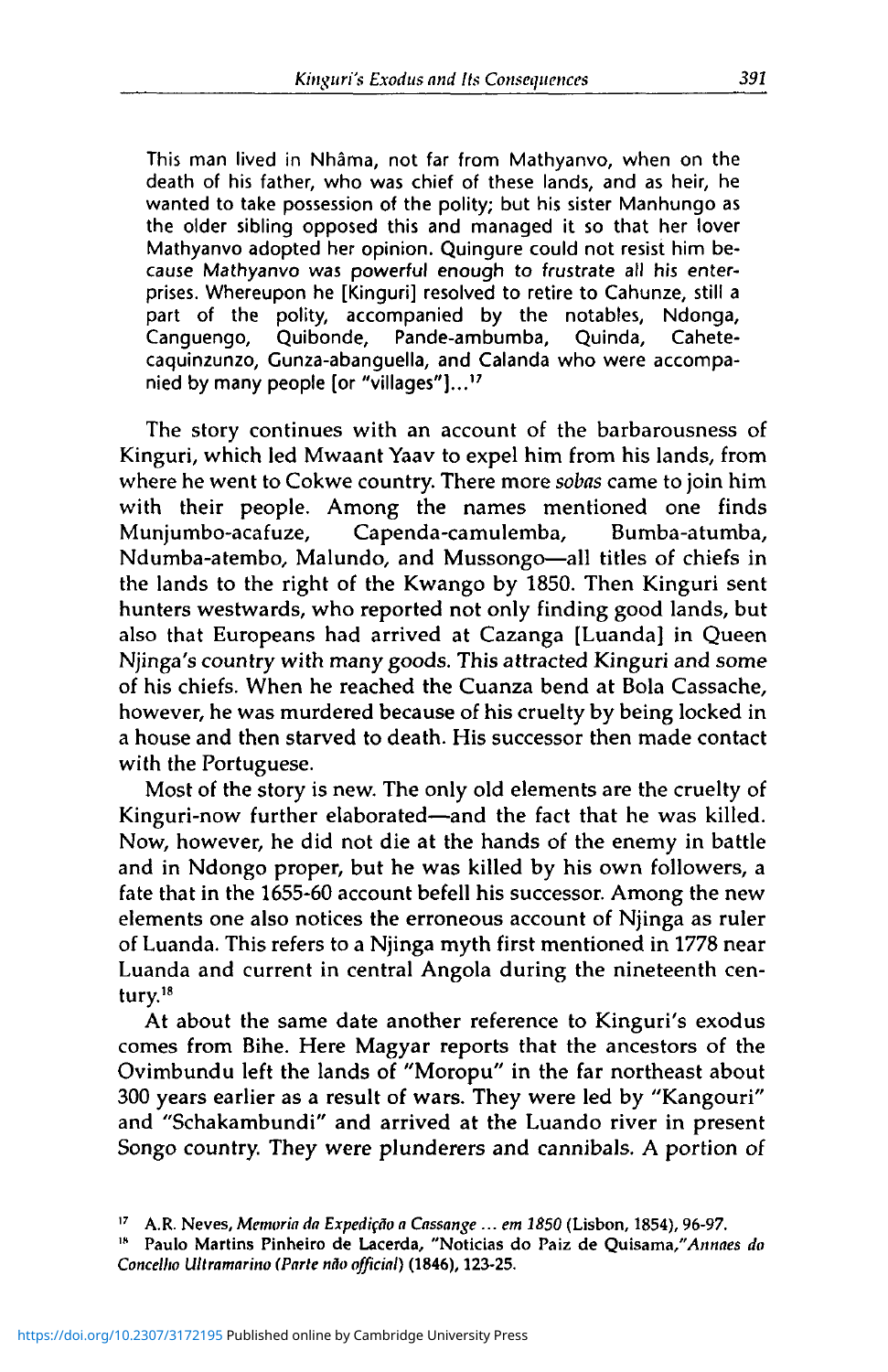the people rebelled against this way of life and formed a secret society, and after a civil war emigrated to Malemba and Kissendi Massongo. There they multiplied to the extent that some chiefs, among them the first ruler of Bihe, later slowly migrated further and further southwest. The other half of the original population in Songo land then went to Cassange.19 Note that Magyar's account of *ca.* 1850 only finds a faint echo in the remark of Silva Porto, resident in Bihe since 1839 or 1840, that the population of Bihe and Gallangue was a mix of Humbe, Ovimbundu, and Imbangala.<sup>20</sup>

So by *ca.* 1840 Kinguri was being linked both to Queen Njinga and to an unknown other line, probably one east of the Kwango, and by 1850 early versions of the exodus were current in Cassange and in Bihe, both centers of intensive trade with Lunda at the time. But the story was not yet fully tied in with any Lunda tradition. For Neves, Kinguri came from Nyama, a site of origin associated with Cokwe, Lwena, Mbunda, and Luchazi, while Magyar mentions the vague title Muropo, which referred to Mutombo Mukulu, a Luba kingdom beyond the Rund kingdom, rather than to the Mwaant Yaav himself.

Some twenty-five years later Pogge acknowledged that his record of the Kinguri story came from Lourenço Bezerra, who was also one of the main and earliest informants in general of Carvalho. Hence these two are not wholly independent accounts even if Carvalho undoubtedly heard the story from others as well.<sup>21</sup> Bezerra was an African trader, originally from Golungo (hence labeled as "from Ambaca"), established in Lunda country by 1848 and at the capital by *ca.* 1849. He was the head of the Ambaquista traders in the country and became the close confidante of Mwaant Yaav Muteba. He left Lunda in 1876 but still met Carvalho, perhaps in Malange where he had settled, perhaps again at the Lunda capital. He died in 1885.22

<sup>&</sup>lt;sup>19</sup> Lászlo Magyar, *Reisen in Süd-Afrika in den Jahren 1849 bis 1857* (Pest 1859), 266-69. A comparable tradition was later reported by H. Capello and R. Ivens, *From Benguella to the Territory of the Yacca,* trans. A. Elwes (London, 1882), 157-58, but the leader here was Muzumbo-Tembo.

M. E. Madeira Santos, editor of A.F. Ferreira da Silva Porto, *Viagens e apontamentos* de um Portuguese em Africa (2 vols.: Coimbra, 1986), 1:282.

Pogge, *Im Reiche,* 224; Carvalho, *Etlmografia,* 538, 577, 578, 585, 590, 595, 622-23. Carvalho does not explicitly acknowledge Lourenço Bezerra as a source, contrary to the impression conveyed in Thornton, "Chronology," 2-3, note 14. But Ant6nio Bezerra, his kinsman, was the official interpreter of the expedition (Carvalho, *Viagens,* 104).The other main source which Carvalho acknowledges as "later than Bezerra" was the latter's kinsman, Rocha. Moreover, it is evident from all his reports that Ambaquistas in general were his main advisors and guides.

Vellut, "Lunda," 133-34.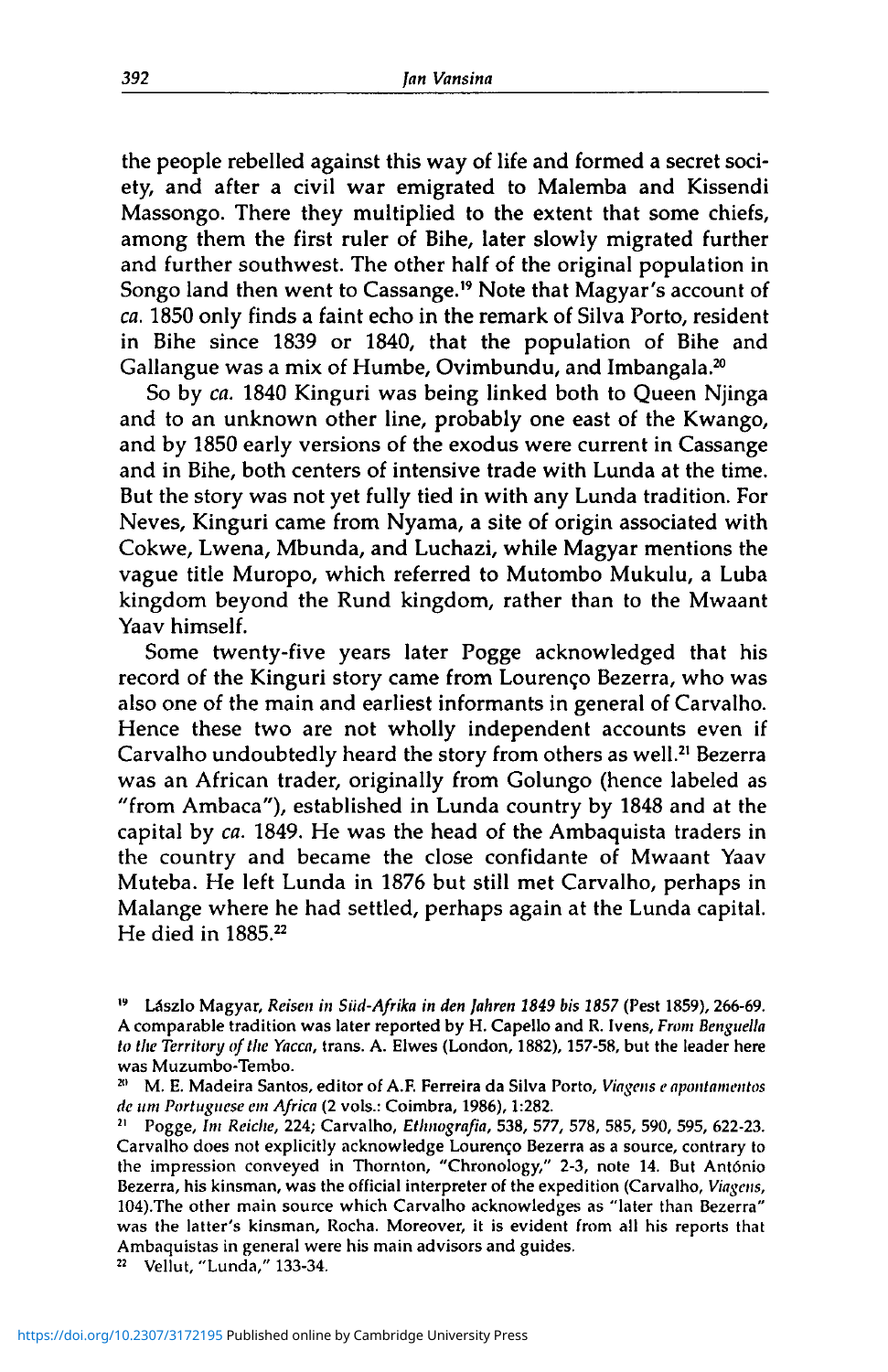It seems quite possible that it was Bezerra or his companions who introduced the story of Kinguri to the Rund court, perhaps around 1850, and helped to integrate it into an overall Rund tradition of origin which mentioned the disinheritance of sons in favor of a daughter. It probably was Bezerra who convinced Mwaant Yaav Muteba, or perhaps even an earlier king, to give it the stamp of official approval. For Bezerra told Pogge "that the deceased Mwaant Yaav had particularly liked to use the opportunity to tell him [Bezerra] about the origin of his kingdom."23 In any case mention of events which had once occurred in the colony of Angola, particularly the myth of Njinga's exodus from Luanda, had to come either from Ambaquistas or from Imbangala traders, at least if Pogge or Carvalho themselves did not add this information to their rendering of the tradition.24 In view of all of this, there is little doubt that the story of the Kinguri exodus from Lunda is an Ambaquista and Imbangala fabrication that first took shape in the 1840s in Cassange, in Songo country, and in Bihe, the termini of the major trade routes from the Lunda commonwealth.

One can only speculate as to why this tradition needed to be elaborated at that time and in those places. In the context of the slave trade, it was advantageous for traders from the Kwango to have kinsfolk inland, as the actions of king Mujumbo aKalunga show. After he had established trading contacts with the potentate Luinhame (Kinyama) of Louvar (Luvale), he then *(ca.* 1797) sent some of his men to Lovale to ask for the hand of a daughter of Kinyama so as to "strengthen the links of friendship with those of kinship."25 Perhaps the next best link was a trader's tale to show that he was not really a stranger but a long lost ethnic brother.

Still, the slave trade with the Rund was quite old, so why had such a tale not developed earlier? There were other factors at work. In the decades after the arrival of Rund ambassadors in 1807, the Lunda gradually acquired a great reputation in Luanda as a paragon of civilization. Such opinions in Luanda carried great weight among the Mbundu and others inland because to them Luanda was the acme of refined living. Therefore, the exodus tale of Kinguri may well have developed at first to raise the esteem of the Imbangala, Songo, and even Bihe rulers by deriving their rule from Lunda emigrants. Later the Rund adopted it because it turned the

<sup>&</sup>lt;sup>23</sup> Pogge, Im Reiche, 224.<br><sup>24</sup> Correlho, Ethnografia

Carvalho, *Etlmografia,* 1:77, mentions Njinga and "the already established fort of Massangano." Pogge, *lm Reiche,* 225 ,"Ginja." <sup>25</sup>

<sup>&</sup>lt;sup>25</sup> "Explorações dos Portuguezes no interior d'Africa meridional," Annaes Maritimos *e Cohniaes, parte nlio official,* 3a/6 (1843), 238-39.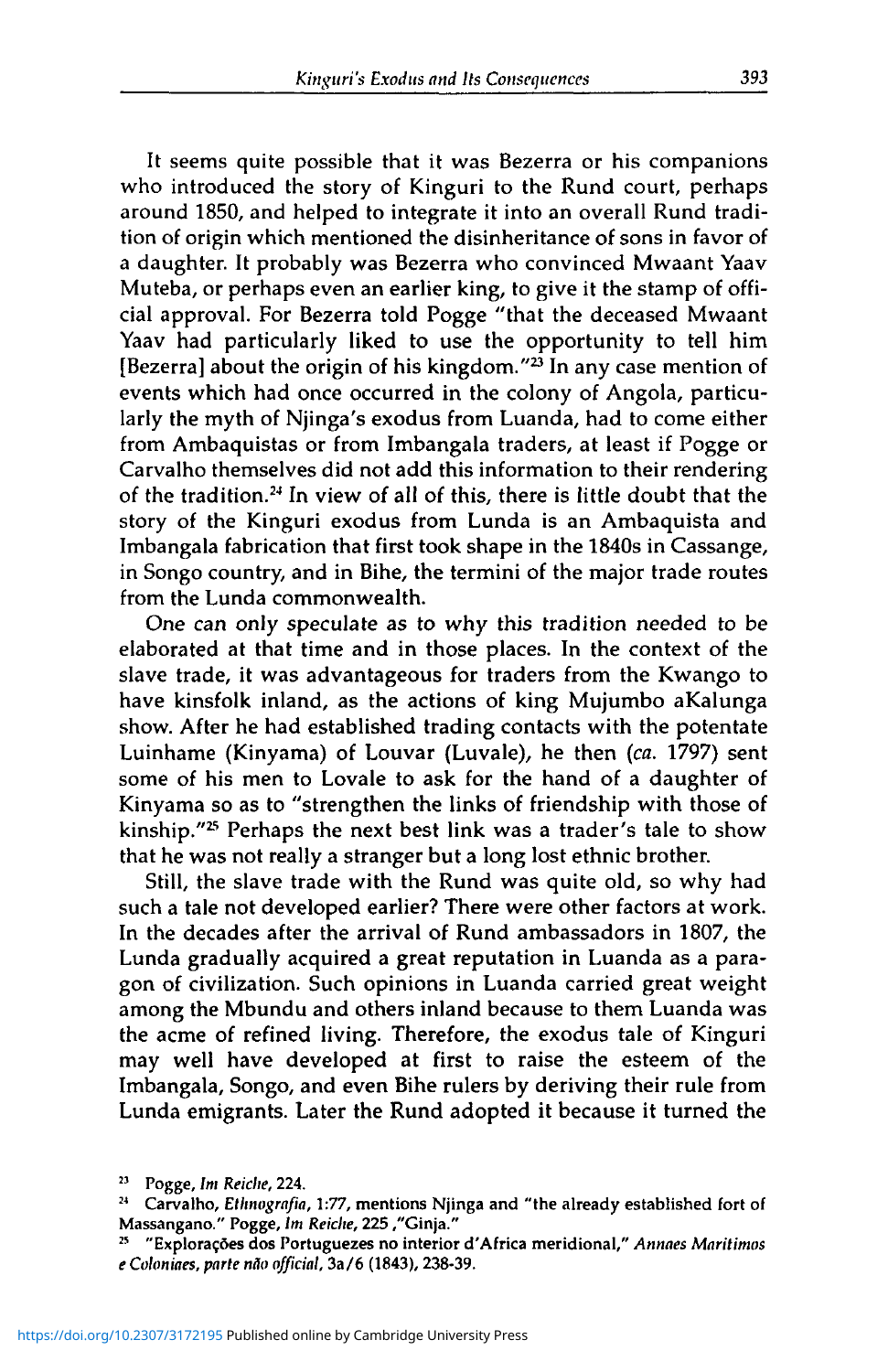traders from the Kwango into lost subjects, over whom the Mwaant Yaav could now also claim some paramountcy, while in return the fictive ethnic tie helped them in Lunda lands.

The fact itself that the Rund adopted this alien Kinguri exodus story is not surprising. Such adoptions were not uncommon. This one also happened to the Pende of Kasai, who not only adopted the story of the Kinguri exodus, but also adopted the additional story that Kinguri had driven their ancestors out of the basin of Cassange. These ancestors, the Pende elaborated, had therefore lived near the Portuguese and hence had to be their kin, so that in faraway Kasai by 1884 they welcomed the first European they saw there as their "cousin."26 Indeed even the distant Kuba incorporated some Imbangala anecdotes into their *corpus* of history, such as a description of the tides and of the ocean shore or details about the outfits of the white men who drove the Kuba away from the ocean.<sup>27</sup> The Kuba accepted such information because it fit so well with their conviction of a genesis near a primordial sea and war against evil people who had chased them from eden. The new information was interpreted and accepted as additional "revelations." A similar attitude also led the Rund, the Pende, and others to accept the exodus of Kinguri. It fit in with earlier accounts of origin and it 'explained' the presence of these foreign people in the world. So the new tale rounded out the etiological genealogies and tales that accounted for the political geography in the present.<sup>28</sup>

More amazing perhaps is the fact that all the courts which linked themselves to the Rund adopted this story, thus spreading it over a huge area. In part Carvalho was responsible for this. Not content just to relate a Rund version of their history, he presented a fullblown historical reconstruction, also based on his own gathering and interpretation of data of the courts of various Lunda subgroups in northern Angola, Imbangala, Shinji, Cokwe, and even Lwena.<sup>29</sup> There are few other early records of oral traditions in these areas. Capello and Ivens give us two dating from 1879, one each for a major Cokwe and a major Songo court (with claims on Bihe). Kinguri was not mentioned by either, although the leader in one case was said to have come from the Rund court ("Lucoquessa") and in the other "from the north."30

- <sup>29</sup> Carvalho, Ethnographia, 59-102.
- <sup>30</sup> Capello/Ivens, *Benguella*, 1:157-58; 190-92.

<sup>&</sup>lt;sup>26</sup> "Mueller's Bericht über seine Reise zu Muata-Kumbana" in Hermann von Wissmann, *lm Innern Afrikas* (Leipzig, 1891), 101 (Kahungula's report), 108 (Pende want to meet their "cousin").

<sup>&</sup>lt;sup>27</sup> Jan Vansina The Children of Woot (Madison, 1978), 37.

<sup>&</sup>lt;sup>28</sup> See below; for instance, the genealogy explaining the position of Mai.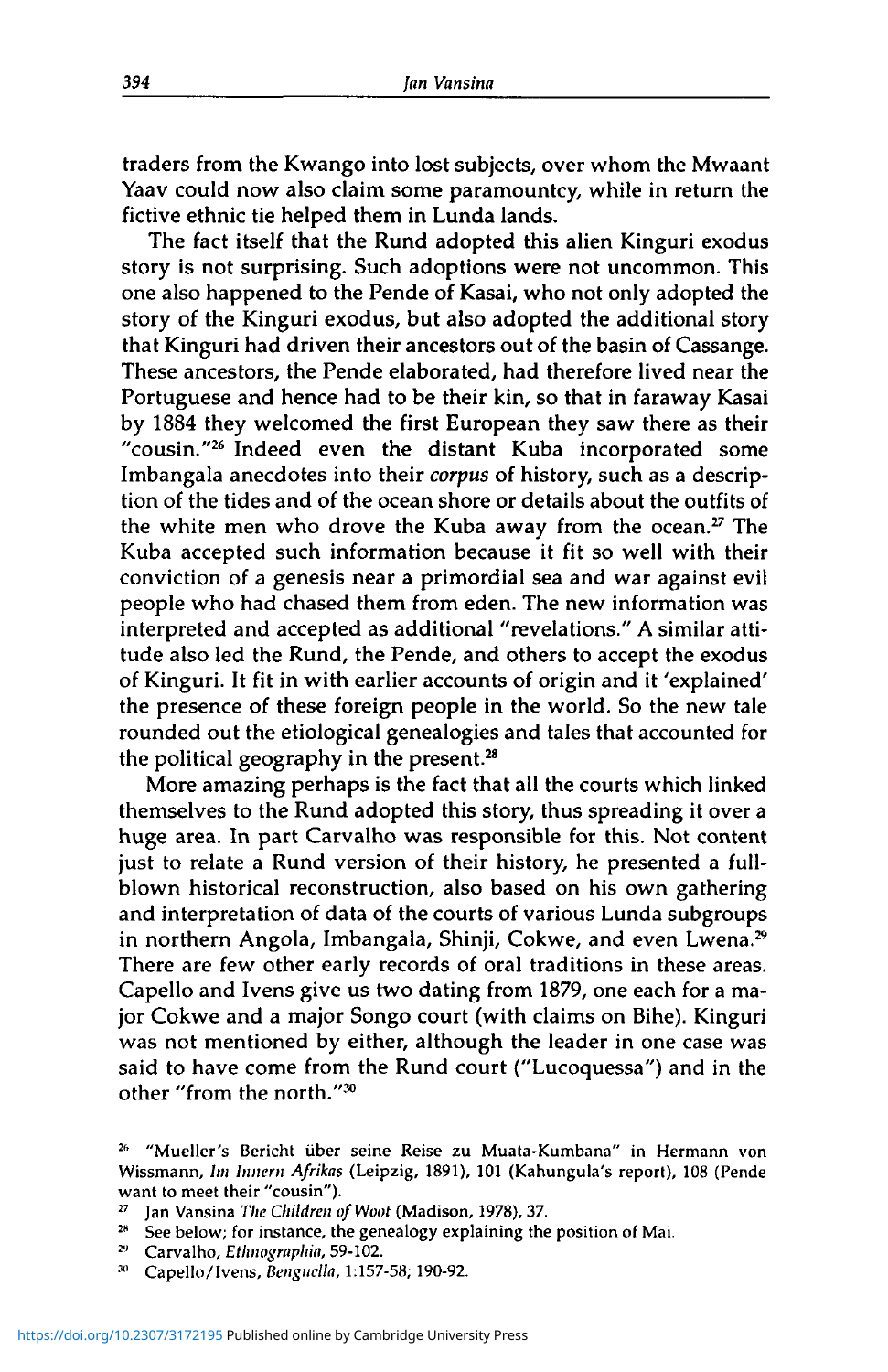The next record known was recorded at a minor Cokwe court in 1903/04, to which is added presumably somewhat later information obtained from nearby Luchazi chiefs. The Cokwe court claimed that Tembua Tchissengue fell from the sky in the present country of the Mwaant Yaav and left five sons and one daughter, the ancestors of the major Cokwe chiefs, who migrated and later met the "lundasbangalas" chiefs Muhuri and Quimbundo. Even if Muhuri is Kinguri, which is unlikely, there still is no Kinguri exodus story here. As to the Luchazi chiefs, they did not mention any Lunda connection at all.<sup>31</sup>

All other known and surviving accounts in the whole area of the western Lunda expansion were recorded after 1920, and all duly include Kinguri and his exodus. They include stories from courts pertaining to nearly all the peoples in the area.<sup>32</sup> By then the spread of the Kinguri exodus story was complete. One suspects that its spread was unconsciously facilitated by colonial administrators in the Belgian Congo, Angola, and perhaps Northern Rhodesia.

Ill

How seriously has the insertion of the Kinguri exodus story affected the *corpus* of oral traditions to which it was added? As far as one can judge, its insertion seems not to have required any alteration of earlier existing traditions at all, with the exception perhaps of the Rund proper. Elsewhere the Kinguri exodus story has been placed at the outset of the *corpus,* at the point that occurs in all traditions, namely, the departure of the later chief(s) from a primordial home identified as Kola in all the traditions from Kwango, Kwilu and northeast Angola; as Nama or Nyama in Lwena, Mbunda, and many Cokwe traditions; and as Candembe in modern Songo traditions.<sup>33</sup> The older traditions in the northern part of the western Lunda commonwealth, except for the Rund corpus, seem already to have had exo-

<sup>&</sup>lt;sup>31</sup> Fonseca Cardoso, Em terras do Moxico (Porto, 1919), 14-21; text reproduced in M.-L. Bastin *Tshibinda Ilunga, héros civilisateur* (2 vols.: Brussels, 1966), 2: xxvii-xxix. This text from 1903-04 was recorded at a minor Cokwe court.<br><sup>32</sup> No accounts from any Minungo chief are availab

No accounts from any Minungo chief are available, nor are records after 1920 for Shinji or Luchazi. Hoover, "Seduction,"19nl9, mentions an archival reference to an otherwise unknown 1916 report that apparently was a draft of a draft (1928) of a 1938 article on Rund history.

Hoover, *Seduction* : 215, 219, 220. 311-15; Robert Papstein, "The Upper Zambezi: A History of the Luvale People,1000-1900" (PhD., University of California, 1978), 129-30 ("Nama-Kungu" clan); idem., ed., *The History and cultural Life of the Mbunda Speaking Peoples* (Lusaka, 1994), 1 (Kola, chieftainess Naama); Neves, *Memoria,* 96 (Nhama); A.A. de Magalhães, "Origem dos Basongo," Mensário administrativo,15 (1948), 34 (Candembe).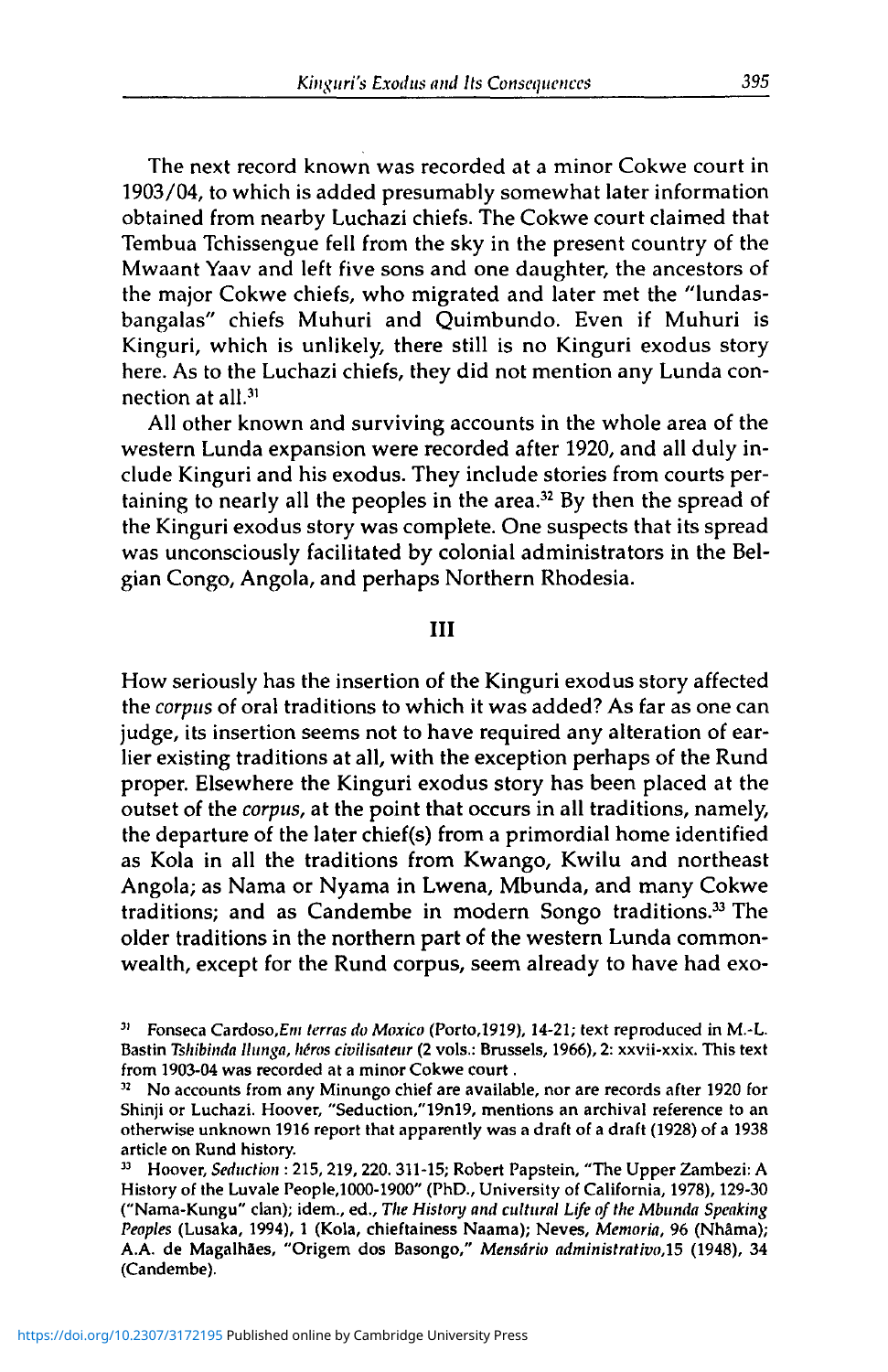dus stories focusing on the Rund capital, so that attaching Kinguri to them did not produce further alterations within this *corpus.* But in the southern part, where Nama or Candembe were listed, this was not necessarily so. There may not have been any link between Nama/Nyama and the Mwaant Yaav before the Kinguri story was added, and there apparently was none between Candembe and the Rund capital.

Adding the Kinguri exodus meant that Nama now came to be linked to the Rund capital. Robert Papstein has shown that such a link with the Rund capital was stressed more and more during the colonial period and afterwards because it served Lwena and Cokwe political interests in Northern Rhodesia and the Belgian Congo.<sup>34</sup> But this merely constituted another addition to the older *corpus* of traditions, leaving their content unaffected. Of course this conclusion does not mean that the older *corpus* constitutes an unvarnished and totally unaltered "truth." Certainly the general dynamics of oral tradition in these areas, which 'explains' the political geography of the present and therefore changes with the fortunes of the local chiefdoms, have affected the contents of this 'older *corpus'* as well. The reliability of each traditional statement will need to be studied in its own local context to a greater extent than has happened so far in many cases.

The Rund corpus itself may have been more affected. Hoover has shown that the Rund renderings of names such Kinguri, Chinyama, and others such as the Chokwe name Ndonji are all loanwords imported into the Rund corpus. He concludes that "the connections among the Ruund, Mbangala, Lwena, and Chokwe, through a supposed set of 16th century siblings are instead a collection of 18th and 19th century fabrications."35 At the very least the names Chingud and Chinyam were given to the earlier unnamed sons whom the Rund ruler Nkond excluded from succeeding him because they saw him naked when drunk and did not cover him up.

This is the biblical Noah story—itself likely to have been imported by Ambaquista or perhaps Imbangala traders. Its ostensible etiological goal, which is to explain why succession is matrilineal, does not fit well with the actual succession at the nineteenth-century Rund court. Perhaps it had been borrowed some time before the 1840s to explain how the first Rund ruler was a woman Rweej. Or perhaps the Noah tale was imported around the same time as the story of Kinguri and provided the motive for his eventual exo-

<sup>35</sup> Ibid., 214-26.

<sup>31</sup> Papstein, "History," 30-50 (Lovale in northern Rhodesia); Hoover, "Seduction," 303-05 (Cokwe, 1960).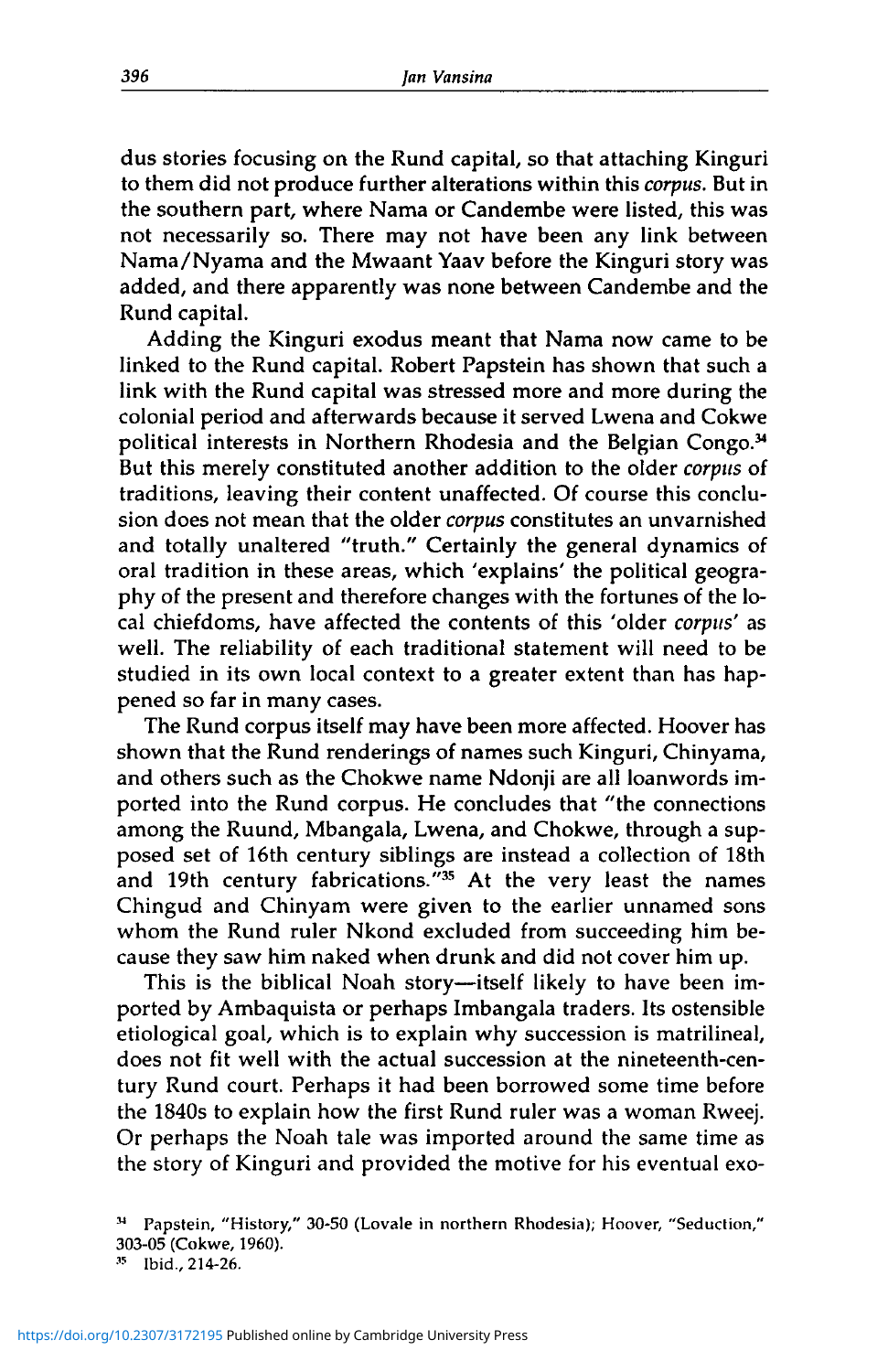dus. As to his companions, Carvalho or the Rund court added known ancestral names of Cokwe and Lwena when they created the Kinguri exodus story or a little later. But in this case too the insertion of the Kinguri exodus story consisted merely in a set of additions to an existing Rund corpus of traditions that dealt with the seduction of Rweej by Chibinda Ilunga and the foundation of the realm. It did not require any further changes in that *corpus* either to the earlier period of genesis or to the later traditions about kings. The impact of Kinguri remained limited—unlike what Kinguri did to scholars!

For the impact on scholars was incomparably of greater moment.<sup>36</sup> The Kinguri exodus tale had provided them with an implied chronology for the history of the whole region, and has ruled out any link between the Lunda expansion and the slave trade, because the date of his departure could not be placed after *ca.* 1600. But now that Kinguri and his companions are gone, this chronological anchor is gone as well. One may even begin to wonder whether there was ever a Lunda expansion?

#### IV

Even a cursory examination of the area claimed to have been in the western part of the Lunda commonwealth reveals three different situations. First, in the northern part of that area the Rund language is still spoken or a strong Rund linguistic influence, especially at the courts, testifies to genuine Rund settlement and conquest. There the local rulers are said to have been sent out from the capital "in pursuif'of Kinguri. This contrasts with the southern part of the area, where there are only traces of Rund linguistic influence, especially for some political titles and emblems. Here one can doubt whether any conquest and incorporation into a Lunda state ever took place. Finally in a small area to the north and northeast of the heartland there exists but little Rund linguistic influence and the first ruler is linked only as a supposed brother to the very first Rund ruler. While this is evident in the case of the Kanyok and Luba Mutombo Mukulu kingdom, it also holds for the small principality of Mai, then south of the Kasai upstream from the confluence of the Tshikapa river, even though this principality had practically come ishikapa river, even mough mis principanty had practically come<br>under Rund hegemony by the 1870s<sup>37</sup> These polities were clearly outside of the commonwealth and are no longer discussed below.

<sup>&</sup>lt;sup>36</sup> I do not discuss the impact of the story on the historiography of Angola here. Suffice it to say that the demise of the Kinguri exodus requires major revisions to Miller's *Kings and Kinsmen.* <sup>37</sup>

Schiitt, *Reisen,* 136. Mai was the youngest son of "Mutombo Mucalla" [Mukulu]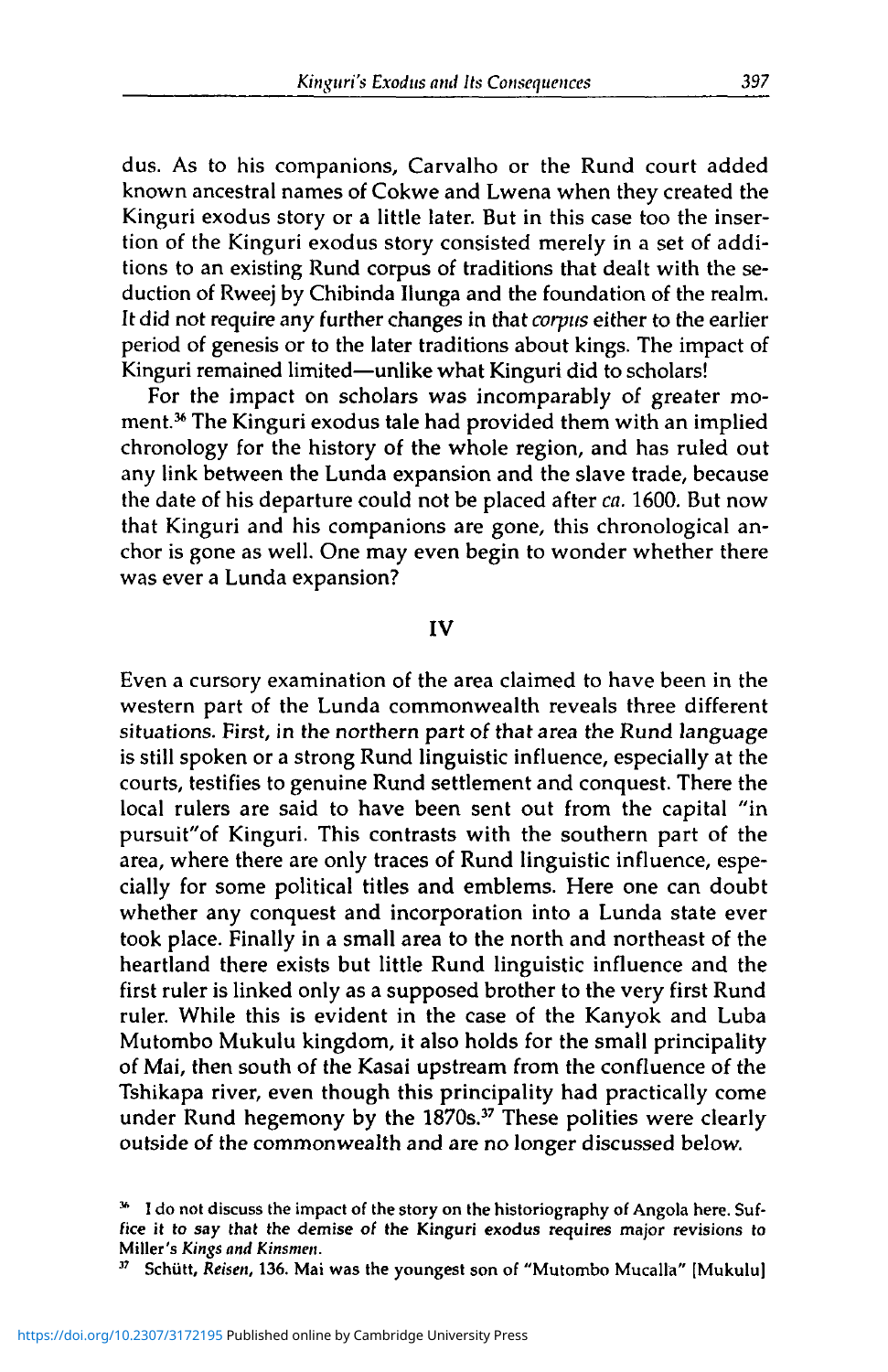As to the expansion and its dating, one early document directly attests to the reality of an expansion from the Rund heartland. In 1756 Leitao mentions the Mataiiamvua and states that

[t]his Molua is very powerful and captains sent by him to the west, to the north and to the south and to other parts with troops of very numerous people come forth from his principalities and dominions to capture [conquer] slaves which they sell to the region which is the closest to where they take them, such as towards Benguela and towards the parts where they travel for Cassange, for the Olos, even for the kingdoms of Congo, So.Sos, Quiiacas, quilubas, ungus, which he has all put below his strong sword, so brave and feared by the destruction they have wrought in all the dominions as many as they are, that the mention of their name suffices for them to overcome; in such a manner that today they come to sell people [gente] on the borders of the lords Ambuela and Mutemos; really tall men and so famous among the nations of all those extensive forests, that one does not speak of anything else; it is certain that were it not for them we would not have so many slaves, because they, moved by their ambition and renown to conquer, circulate in lands so far removed from their fatherland, turned into terrestrial eagles, merely to become masters [senhores] of other peoples [gentes].<sup>38</sup>

A Lunda or Molua<sup>39</sup> domination then can hardly be doubted, although one should note both that the "conquests" of "people" refer to slave raids, not to the incorporation of polities, and that the expansion was obviously still ongoing. Leitao's report also refers to the northwestern parts of the Lunda commonwealth, the part which the Rund really settled, and says nothing about the whole area south of 9° 30' south, i.e., nearly the whole of eastern Angola.

1756 provides unequivocal written evidence about a Lunda expansion, but when did it begin? The earliest mention about it was written in 1681 or somewhat earlier. Speaking of the Imbangala of Cassange, Cadornega tells us that those who went out in the vast bushlands to the east reported that the Imbangala went out east-

and a brother of Muene Canchica (Kanyok), Muata Cassongo (the main Luba ruler in Katanga) and "Quibinda Ilunga." See also ibid., 145,150. All other known references to Mai's supposed origin agree. In 1855 Livingstone noted that Mai was an independent chief. Isaac Schapera, ed., *Lvingstone's African journal* (2 vols.: London, 1963), 2:245. For the fullest account see Carvalho, *Etlmographia,* 98-99. *<sup>M</sup>* M. Correia Leitao, "Viagem," in G. Sousa Dias "Uma viagem a Cassange nos

meados do seculo XVIII," *Bolctim da Sociedade de Gcografia dc Lisbon,* 56 (1938), 25. Leitao's report (ibid., 9-30), which dates from 1756, is not well known and its contents are frequently misunderstood, despite J.-L. Vellut's "Relations internationales du Moyen-Kwango et de l'Angola dans la deuxieme moiti£ du XVIIIe s.," *Etudes d'Histoire Africaine,* I (1970), 75-135, which is devoted to an analysis of this report.

<sup>39</sup> Dias, "Viagem," 10 ("aluluas"), 25 ("molua"), and 28 28 ("maluê"). Molua soon became the standard designation.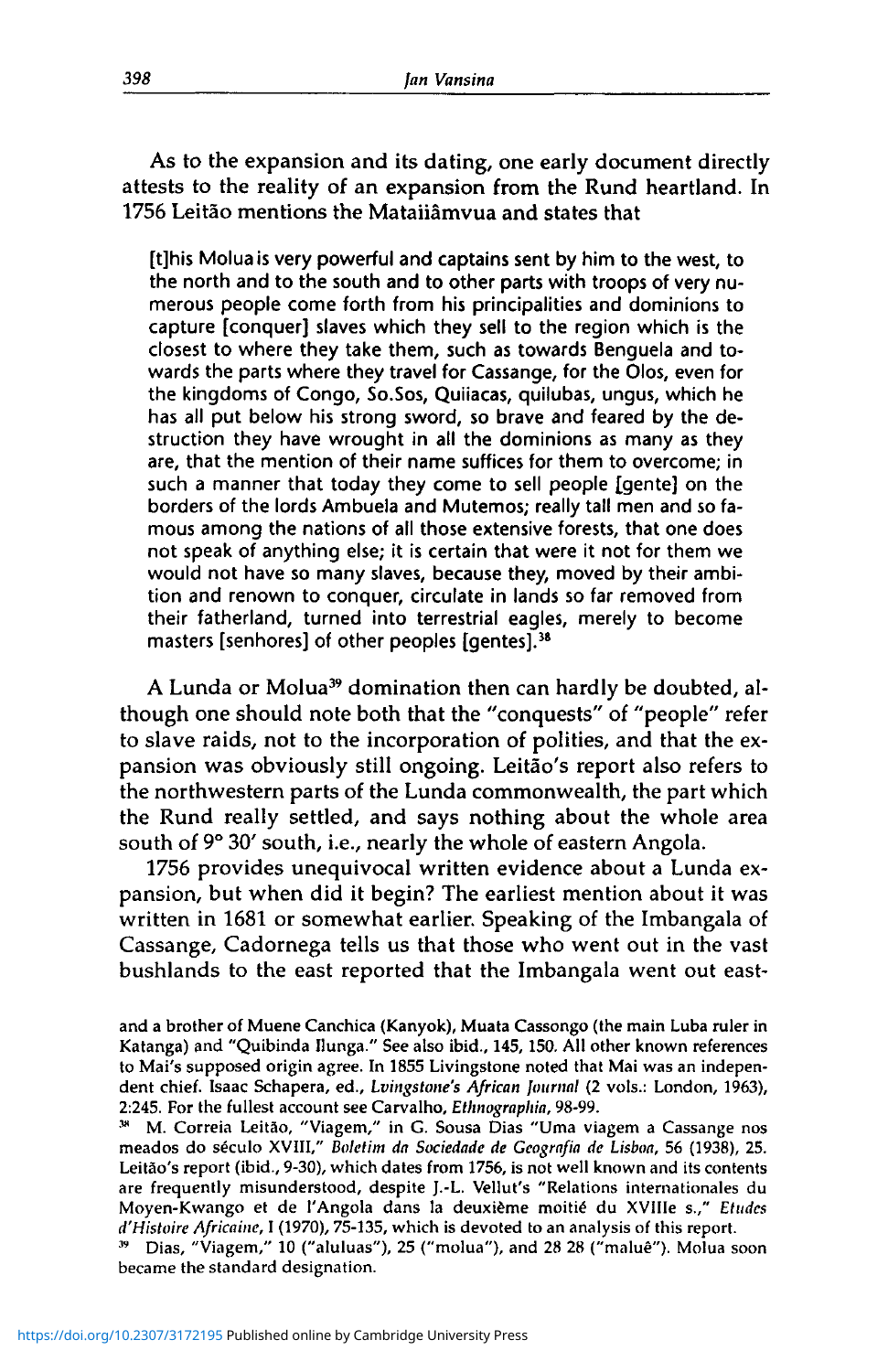wards and had heard of the Kasai river "one month eastwards." They also met people who came from the other bank (it is unclear whether the Kwango or the Kasai river is meant) to trade their cloth for salt:40

which people they call Muzuas and they say that they are vassals of a very powerful lord; to the extent that several times, when they came to Casangi's camp [kilombo] with the trading goods mentioned, he took a few of them to eat them; and such is the quantity of this people that they did not cease to come because of this and when they tell to their lord, of those that remained [behind] as casualties, he answers that it does not matter, that Casangi is hungry; and this our Jaga orders to give them gifts of clothing to keep them in a good mood and that the good intercourse and friendship not be damaged.

They also informed the conquering Jaga that in the heart of the bush, in which they spend three months of travel there exists a sort of people called Donges, a very valorous people, where they had lost three undertakings of their armies and been defeated and beaten by them.41 Cadornega goes on to say that that much beyond the lands of these people there was a sea or *Calunga,* with some big ships and a fort called *embaca* from which Cadornega erroneously concludes that this must be the east coast and the Donges a people in Mozambique.<sup>42</sup>

This information, like that for 1756, is based on hearsay and not fully reliable. Still, the mention of the Kasai as very large must refer to the river where it now forms the boundary between Angola and Congo. The Muzua probably are the Rund or a subgroup and the powerful lord, probably the Mwaant Yaav. The mere fact that a kingdom beyond the Kasai was known as far away as Cassange indicates that it must have been quite sizeable. That its inhabitants came to trade at Cassange points to a farflung Rund commercial network, but also implies that the appeal of the Atlantic slave trading area had already reached quite far inland and could have played a role in the direction of the Lunda expansion.

<sup>•&</sup>quot;' Almost certainly raffia cloth. If so, this is the earliest known reference to raffia cloth from beyond the Kasai river. Note that slaves are not mentioned but probably were already a major object of trade.

Donge could refer to several Ndonji titles and territories in Angola, e.g., to the areas later labeled Cokwe or Minungo, or even to the Jaga realm in northernmost Matamba mentioned by Cavazzi, *Congo, Matamba e Angola,* 1:21, 177; 2:196: (books 1:16; II:4,6, VII:31).

A. de Oliveira de Cadornega, *Histdria geral das guerras angolanas* (3 vols.: Lisbon, 1942), 3:219-20. The original dates to 1681. Embaca obviously refers to Ambaka, the fort in Angola, and *Calunga,* "sea," as well as the term cited for "ship" are kimbundu, hence the tales refer to Angola, not to Mozambique.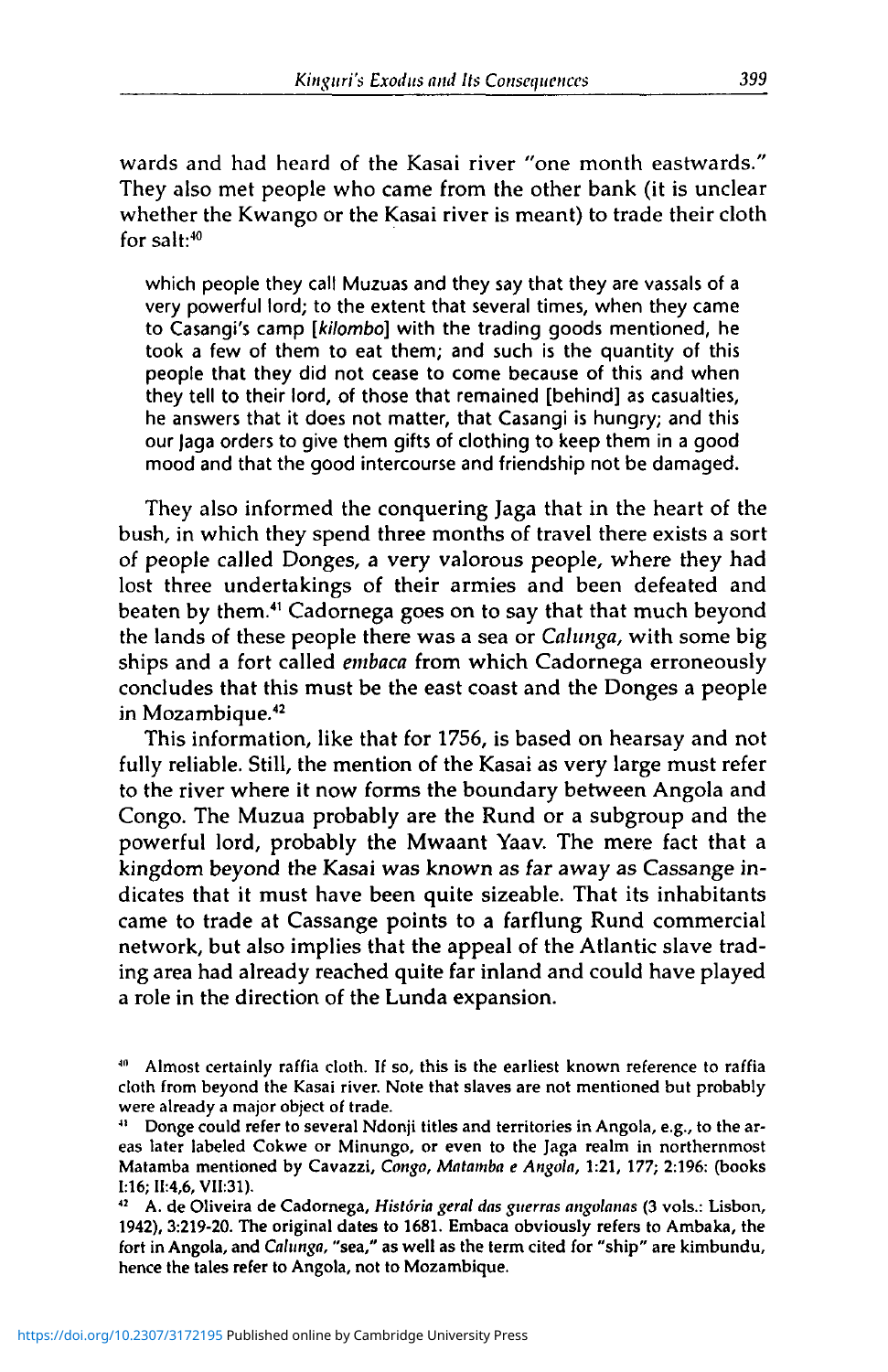The report about three campaigns against the Donges indicates that the Muzua kingdom had begun to raid, if not to expand, while its successive defeats show that it was by no means very powerful yet. So by 1680 Lunda expansion had begun, but the Lunda were not yet particularly powerful. Hence we can reasonably assume that the expansion began at the latest *ca.* 1670, and that the earlier fullfledged Rund kingdom is probably at least a generation or so older. The small chiefdoms along the Nkalaany river out of which that kingdom arose are earlier than that. It is not unreasonable to claim that these chiefdoms themselves appeared at the very latest *ca.* 1600 and are probably much older.

Accepting the Kinguri exodus story implies that the expansion had started before, or at the latest by, 1600 and historians studying the political realms founded by the companions or pursuers of Kinguri had all accepted this chronology, and in several instances had forced their data somewhat to fill the gap between *ca.* 1600 and whatever later date they obtained from internal evidence. By removing Kinguri, one removes this dating and the way is now open to establish more realistic chronologies based on the internal evidence for each of the polities concerned. Whatever future investigations may reveal on this score, it is already clear that these polities began in the eighteenth century and not in the seventeenth.<sup>43</sup>

When did the process of Lunda expansion finish? The 1756 text makes clear that the chiefdoms on the east side of the Kwango river, who were constantly at war with their neighbors to the east, had not yet been subjected to the Lunda, rather than falling to Lunda rulers at the very outset as the Kinguri exodus stories would have it.<sup>44</sup> Western Lunda expansion was then still in progress. According to several reports from 1762 onwards, Lunda warriors reached the Kwango river and the limits of their expansion in this direction dur-

<sup>&</sup>lt;sup>43</sup> Several authors have studied the internal chronology of the Yaka kingdom in depth. In the latest effort H. Van Roy, *Les Byaambuu du Moyen-Kwango* (Berlin, 1988), 73, 178-79, concluded that Muteeba Ndziimbu was the f the closure date is only a little too early. As a result, the proposed later chronology of<br>the Yaka kingdom and surroundings seems to be only twenty years or less too early.<br>In contrast, not much attention has been paid to

the proposed datings need to be shortened, sometimes by a full century, to the mid-<br>(or in the Mbunda case perhaps even to the late) eighteenth century.<br>
<sup>44</sup> Dias, "Viagem," 19-21. The fact that the title of the Shinji lo 1756 was not of Rund origin.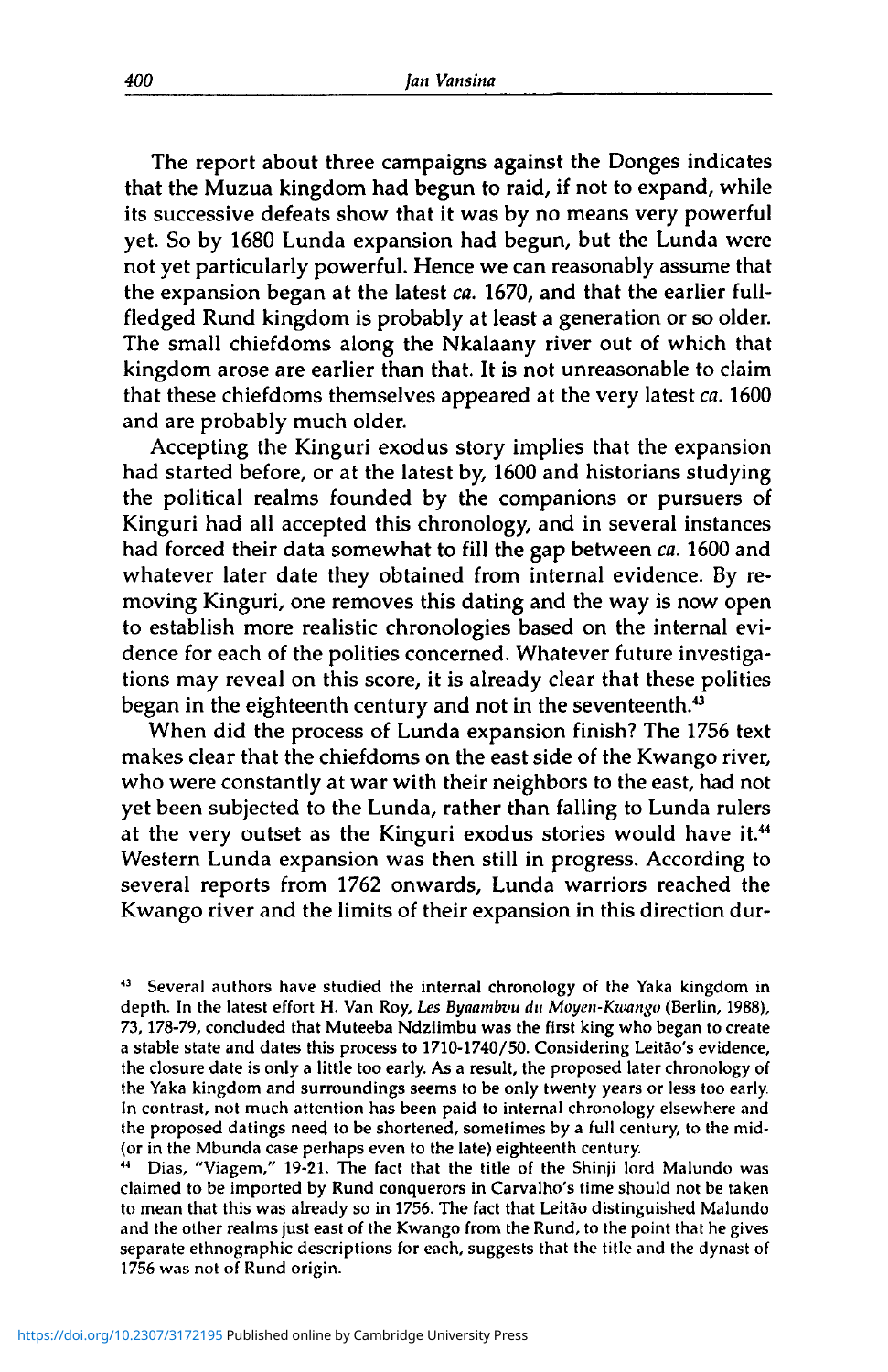ing the 1760s.<sup>45</sup> Later the itineraries of travelers between 1793 and 1814 in both the northern area discussed by Leitão and in the whole of eastern Angola further south show us that the state of incessant warfare portrayed by Leitao no longer prevailed. Obviously, the main Lunda expansion to the west had run its course by then. By 1814 the Rund homeland was bounded by the upper Kwilu and the upper Kasai rivers.46

It is striking that not a single written document before 1846 refers to any Lunda conquest in what is now eastern Angola, even though various data about Cokwe and Luvale country from *ca.* 1793 onwards are reported—striking, that is, in contrast to the north, where the "Molua" are constantly mentioned along the Kwango after 1762 and duly appear on the earliest map (1786-90) and all later maps of those regions. One can reasonably conclude that there was no Lunda expansion to the south at all. Certainly there was no Rund settlement and no large-scale military irruption there. Once one rejects the traditional evidence about Kinguri's companions, as one must, there is no evidence that any of the many chiefdoms in this vast area were either founded or more modestly taken over from autochtonous chiefs by Rund migrants. There never was any Lunda expansion to the south.

The story in the south has been one of stimulus diffusion, of the adoption of Lunda political customs such as titles or emblems or parts of the Lunda boys' initiation ceremonies. But because it has wrongly been assumed that Rund chiefs automatically imported these things, the full extent of this process and its chronology remain largely unknown and unstudied . At this point one can only surmise that the enormous Rund prestige evident by 1750 provided a reason for others to imitate them, while the roads and trade from the chiefdoms in eastern Angola to the Rund capital, created by and for the slave trade, provided the opportunity to observe and borrow. The borrowing may well have been piecemeal and the whole process of long duration. Indeed it may well have continued until the waning decades of the nineteenth century.

### V

The Kinguri exodus tradition took shape in the 1840s among the

<sup>45</sup> David Birmingham, *Trade and Conflict in Angola* (Oxford, 1966), 150 (1762), 152-53 (1767). Thornton" Chronology," 8,13n53 (1762) is incorrect in talking about a flood of refugees "from the 'Moluas'.

For these sources see Vellut "Relations" and "Lunda". Also Jan Vansina, *Kingdoms of the Savanna* (Madison, 1966), 217 (map with limits of Rund homeland before the mid-nineteenth century).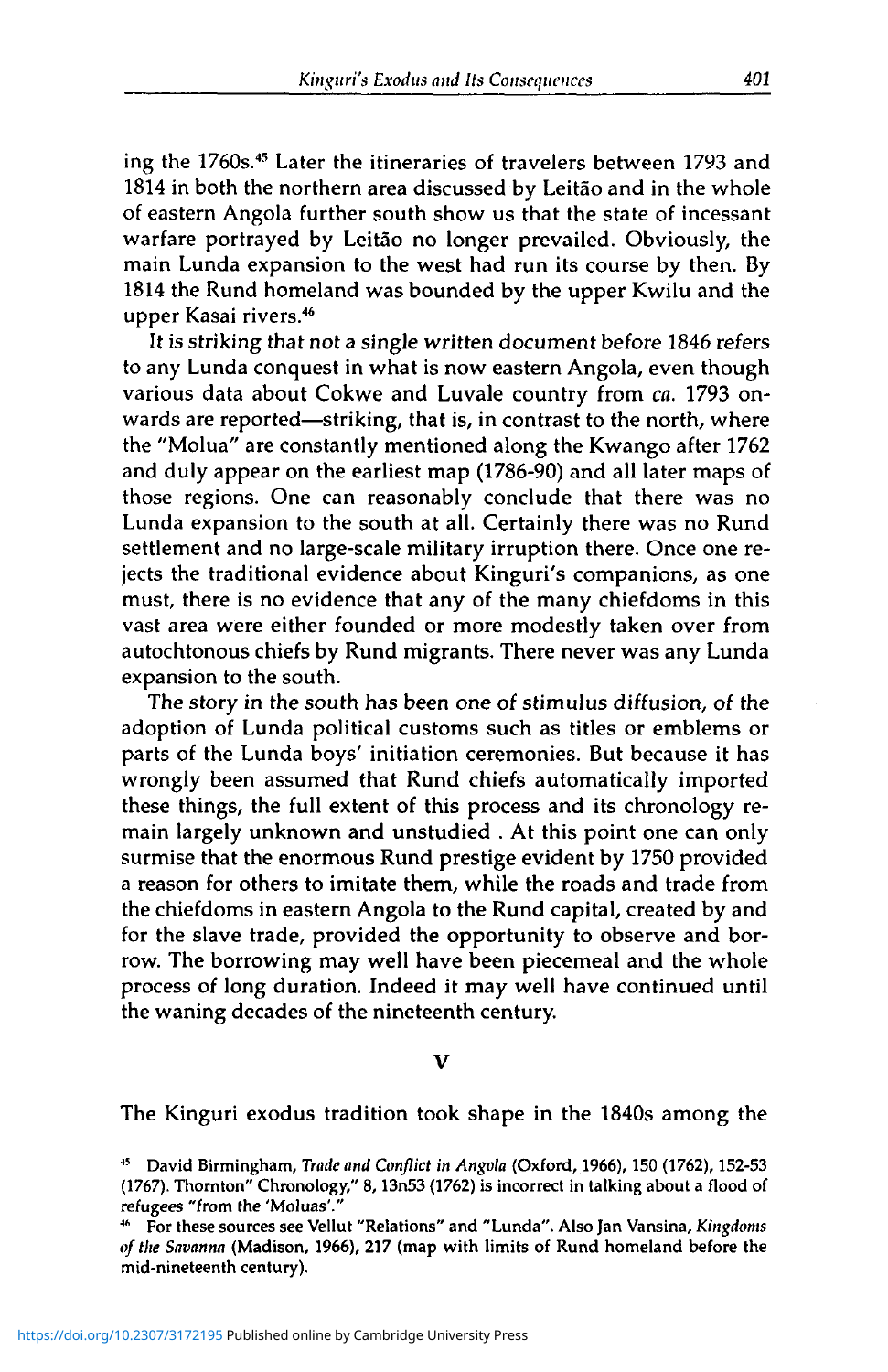Imbangala and the Songo to their south, presumably to ally the prestige of Cassange to that of the faraway Lunda and perhaps to facilitate trade. By 1920 the exodus tradition had been adopted in the whole area of western Lunda influence. As earlier traditions already had stressed the origin of chiefs, and hence of their legitimacy, in a foreign nuclear area, whether Kola (i.e. the Rund heartland in the north), Nama in the southeast, and probably Candembe among some Songo, another exodus story sounded familiar and was easily incorporated in most cases. Yet one is amazed by the extent of the huge area in which the corpus of previous traditions was altered to adopt this new story, until one realizes that the peoples in the whole area were united by their participation in the common slave trade and that the Rund capital was the major interior hub of the common web. Once the tale had traveled to that hub, it could also be disseminated from it to the whole periphery.

In addition, the way in which Kinguri was fitted in the older corpus, provided with siblings and kitted out with ancestors does throw doubt on interpretations of oral traditions which claim that they accurately render past political situations and unchanged by the use of a conventional idiom of perpetual kinship and positional succession. Rather, the fate of the Kinguri story strengthens the alternative view that such genealogical political arrangements merely reflect the political landscape of the time and do change as that landscape changes. Hence such genealogies are useful to elucidate the political geography of the time. Thus the list in Neves' account of the 'companions' whom Kinguri left behind does give us a spatial panorama valid for 1850. At that time the three later main Shinje chiefs and a number of Minungo, Songo, and Cokwe rulers as far away as the sources of the Kwango itself are already there, as we discover when we recognize them on much later maps.<sup>47</sup>

The Kinguri exodus tale does forcefully remind us that traditions do not remain unchanged, but are altered to fit changing circumstances. Rather than conclude from this that traditions are useless as sources for history, one should take advantage of their character as palimpsests to peel off the latest layer when one can, as in the Kinguri case, and obtain a clearer reading of what earlier messages were. The most obvious example of this concerns chronology. Without a Kinguri story one has to fall back on chronological indicators in the internal evidence which should have been studied more seriously than they have been. But much more is at stake here than chronological adjustment! The Kinguri exodus story had the effect

*<sup>&</sup>quot;* Neves, *Memoria,* 98. The Shinji names occur in Carvalho, *Ellmographia,* 92-93. Practically all the others are found on map 2 of Schiitt, *Reisen.*